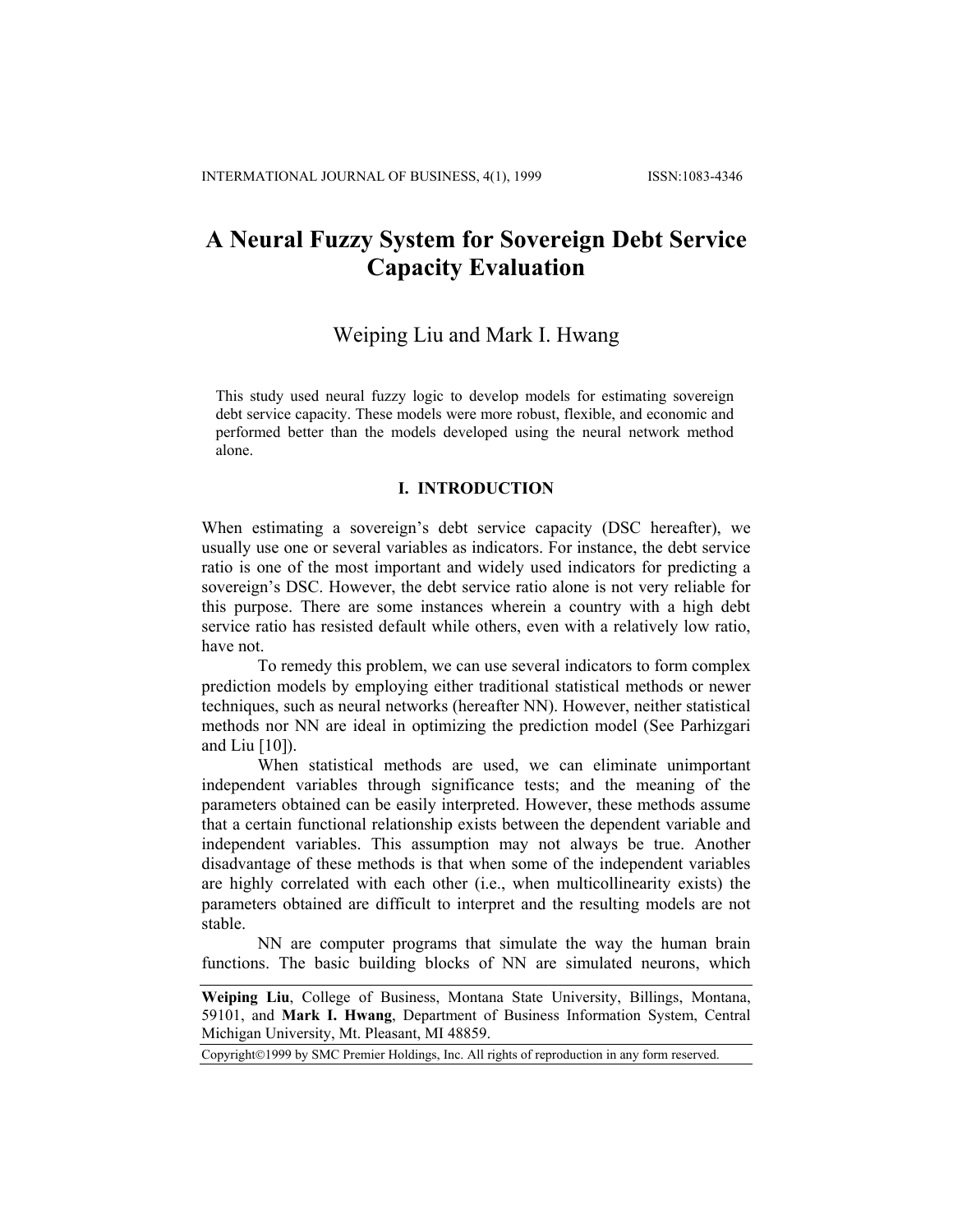process a number of inputs to produce outputs. NN consist of neurons in the format of layers and nodes. The collective behavior of all these neurons demonstrates the ability to learn, recall, and generalize from training data. NN have been employed to solve a variety of financial problems (See Trippi and Turban [13]).

Although NN can remedy some of the problems of statistical methods, they have several shortcomings that have limited their applications. First, NN are often taken as a "black box": It is very difficult to determine the optimal number of hidden layers and nodes in each layer for proper learning to take place. The optimal model can be obtained only through experiments and by fine-tuning the learning parameters. Second, most NN "learn" through some form of back-propagation process, which analyzes data by the steepest descent in weight space, and thus learning may be trapped in local minima. In addition, the pattern may not be learned, and the learning can be lengthy.

Other techniques have been developed to improve model building, one of which is fuzzy logic. First proposed by Zadeh [18], fuzzy logic has gained tremendous popularity in recent years. Along with NN and genetic algorithms, fuzzy logic constitutes three stones corner of "soft computing" [19]. Unlike traditional or hard computing, soft computing strives to model the pervasive imprecision of the real world.

In real life, information available for decisions is not always a matter of black or white, true or false; it often involves gray areas. Fuzzy sets and fuzzy logic were developed to represent, manipulate, and utilize uncertain information and to provide a framework for handling uncertainty and imprecision in realworld applications. In recent years, fuzzy logic has also been applied in financial researches, such as investment (See Tanaka [12]), project cost estimation (See Turunen and Dohnal [14]), business planning (See hruschka [3]), financial ratio analysis (See Gutierrez and Carmona [2]), commercial loan analysis (See Levy and Duchessi [7]), and stock selection (See Wong, Wang and Quck [17]).

Fuzzy logic has the key advantage of being able to describe the desired system behavior with simple IF-THEN relations; however, such relations are difficult to identify by the naked eye and must be inferred from observed data. The manual derivation of fuzzy rules from large data sets is at best a timeconsuming and at worst an impossible process.

Some authors (e.g., (Lin [8]) and von Altrock [16]) observe that the combination of NN and fuzzy logic can benefit from complementation where NN provide the connectionist structure (fault tolerance and distributed representation properties) and learning abilities and fuzzy logic systems provide a structural framework with high-level fuzzy IF-THEN rule thinking and reasoning. This study aims to combine the advantages of NN and fuzzy logic in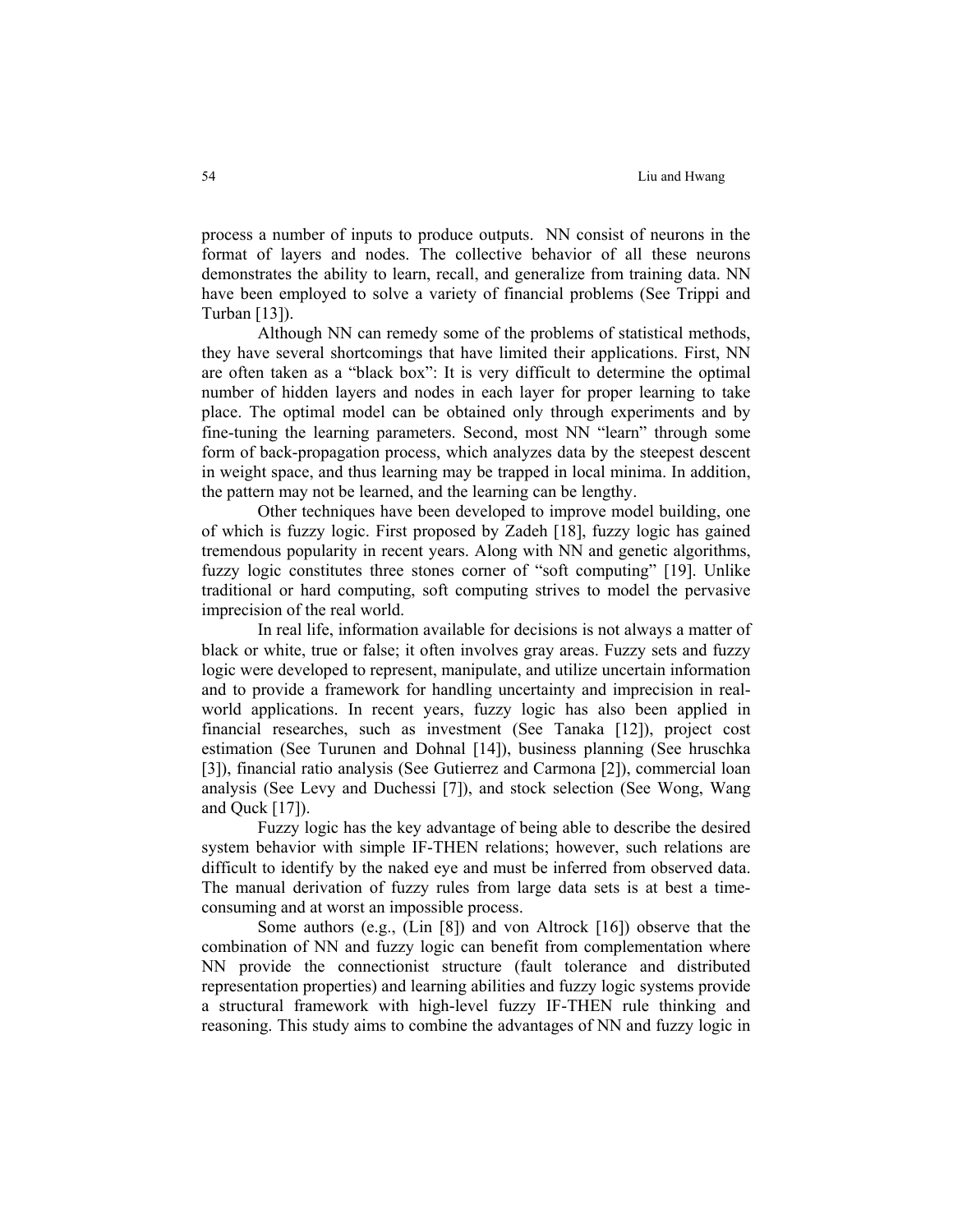developing a neural fuzzy system that can be used to evaluate the creditworthiness of sovereign borrowers.

The rest of the paper is organized as follows: Section 2 introduces the notion of fuzzy logic. Section 3 describes the data used in this study. Section 4 discusses the procedures used to develop our system. Section 5 reports the evaluation results of this system. Section 6 contains a few concluding remarks.

#### **II. FUZZY LOGIC SYSTEMS**

The term "fuzzy logic" is currently used in two different senses. In a narrow sense, fuzzy logic is a logical system that aims to formalize approximate reasoning. In a broad sense, fuzzy logic and fuzzy set are almost synonyms. Unlike a classical set that has a crisp, clearly defined boundary, a fuzzy set can contain elements with only a partial degree of membership. The elements have membership values that represent the strength of their membership in a set. Today, the growing tendency is to use the term fuzzy logic in its broad sense (See Zahedi [21]).

Fuzzy inference refers to the process of mapping from a given input to an output using fuzzy logic. This process involves membership functions, fuzzy logic operators, and IF-THEN rules.

1. Membership functions

Traditional logic programs rely on Boolean logic. Inside a program, the switch is either on or off, yes or no, or true or false. With fuzzy logic, inputs are placed into fuzzy sets with varying membership values in a step called fuzzification. Membership values are usually assigned according to knowledge or experience to denote to what degree an element belongs to a fuzzy set. Since a membership value can be any number between 1 (completely true) to 0 (completely false), fuzzy logic is also called "continuous logic." Because fuzzy logic avoids the rigidity of standard mathematical reasoning in handling ambiguous and inexact knowledge, it abridges the task of translating between human inferencing and conventional computer programs, which are characterized by stringent manipulations. This dramatically simplifies the solution of many decision support problems to which rigorous mathematical models are unavailable.

A concept that plays a central role in the application of fuzzy logic is linguistic variables, whose values are words rather than numbers. For example, debt service ratio can be defined as a linguistic variable with two possible values: high and low. A country with a debt service ratio of 50% and above can be assigned to the group of high risk countries with a membership value of 1. A country whose debt service ratio is 40% can be assigned to the same group but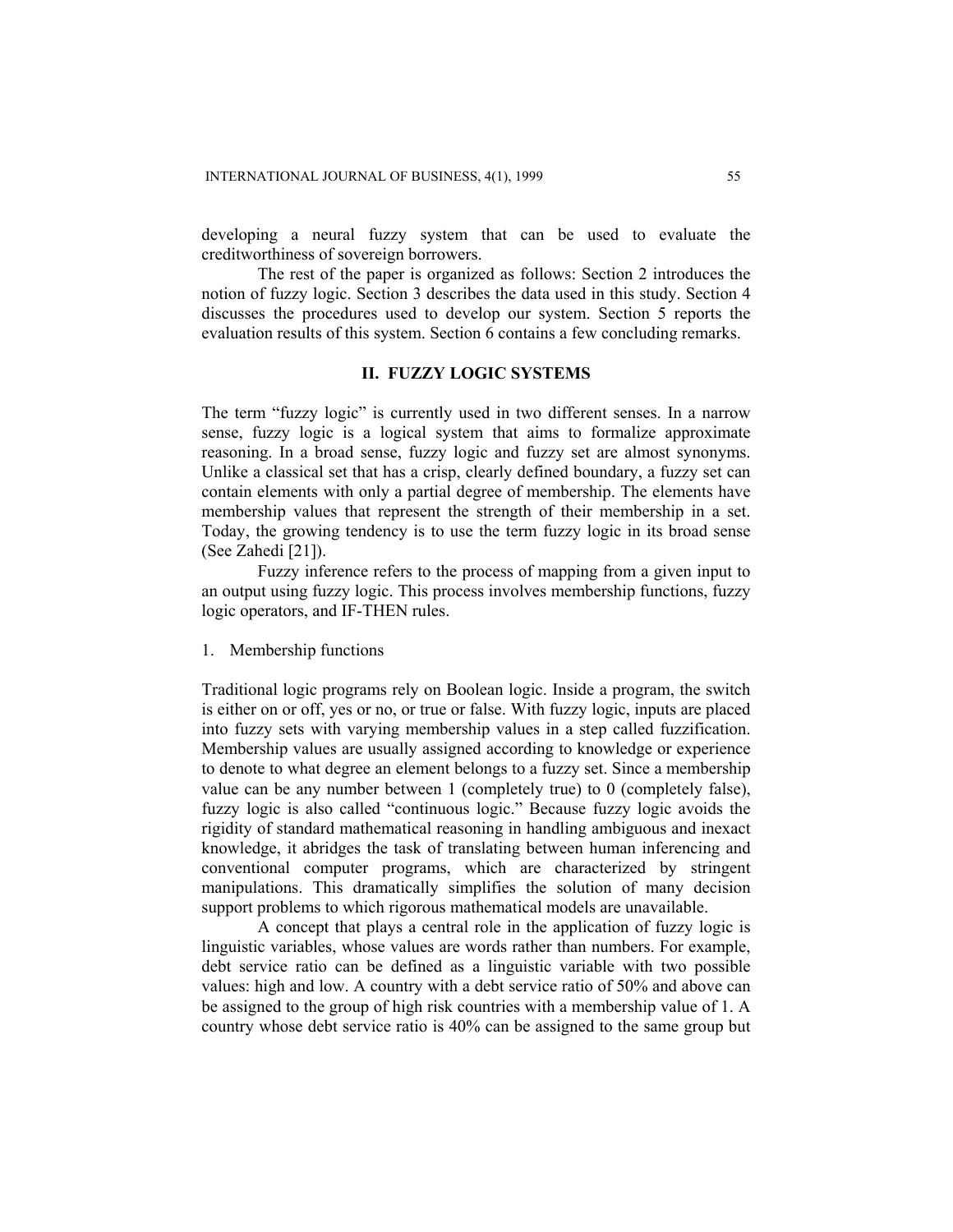with a membership value of only 0.75. An element of a set is denoted by {its membership value/its value}. For example, the elements of High Risk Country Group can be denoted by:

High Risk Country Group={0/10%, 0.25/20%, 0.5/30%, 0.75/40%, 1/50%} (1)

The complement of the High Risk Country Group is denoted by:

Low Risk Country Group={1/10%, 0.75/20%, 0.5/30%, 0.25/40%, 0/50%} (2)

In this example, any element, such as a 40% debt service ratio, can be a member of both the High Risk Country Group and the Low Risk Country Group because it has nonzero membership values in both sets. Since its membership value in the first set is 0.75, compared with 0.25 in the second set, 40% debt service ratio denotes more of a high risk country than a low risk country. Thus, the fuzzy set theory codifies the way we normally address vague concepts such as risk.

## 2. Fuzzy Logic Operators

Fuzzy logical reasoning is a superset of standard Boolean logic. Just as classical sets can be manipulated with logical operators, fuzzy sets can be manipulated with fuzzy operators. If we keep the fuzzy values to the extremes of 1 (completely true) and 0 (completely false), standard logical operations will hold. In fact, for each logical operator, a corresponding fuzzy operator exists. Therefore, the standard Boolean logic operators, such as AND, OR, and NOT, have counterparts in fuzzy logic, which are generally defined as a minimum function, a maximum function and an additive complement, respectively.

3. IF-THEN Rules

Fuzzy or approximate reasoning is a coordinated system of inference procedures. It is characterized by fuzzy production rules of the form, "If X is A, then Y is B," where "X is A" is called the antecedent and "Y is B" is called the consequent of the rule. A and B are fuzzy sets, or terms, of linguistic variables X and Y, respectively. Using the previous example, a fuzzy rule for DSC may be: "IF the debt service ratio is high, THEN the default risk is high."

Interpreting IF-THEN rules is a three-part process:

1. Fuzzify inputs: Resolve all fuzzy statements in the antecedent to a degree of membership between 0 and 1. For example, based on a given membership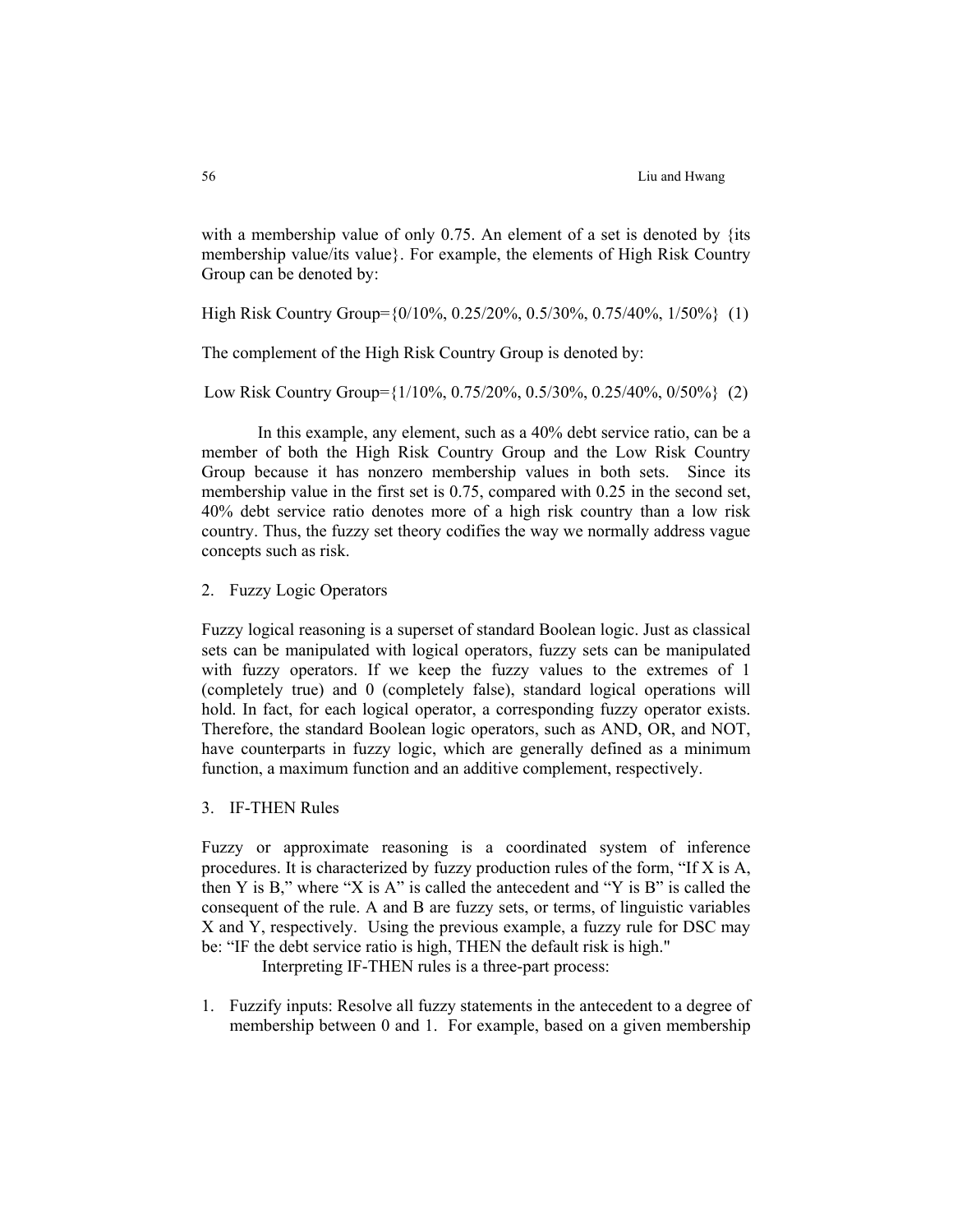function, a borrowing country's debt service ratio is assessed to determine to what degree it belongs to the high debt service ratio group. The membership value is known as the degree of support for the rule; i.e., the degree of truth of the rule.

- 2. Apply fuzzy operators: If there are multiple parts to the antecedent, apply fuzzy logic operators and resolve the antecedent to a single number between 0 and 1. For example, given another rule that "IF the debt service ratio is high AND the total debt to export ratio is high, THEN the default risk is high," two membership values would have to be determined for each borrowing country to denote to what degree it has a high debt service ratio and a high total debt to export ratio. Then, since the two parts are connected by the fuzzy operator "AND," the degree of support for the rule is the minimum of the two membership values.
- 3. Apply implication methods: Use the degree of support for the rule to determine the membership value of the output fuzzy set. For example, if the degree of support for the rule is 0.8 for a borrowing country, it will be assigned to the high default risk group with a membership value of 0.8.

Generally, in order to map vague concepts, such as high risk versus low risk, a fuzzy system should contain two or more rules that can play off one another. The output of each rule is a fuzzy set, but in practice the output is often required to be a single number. To distill all these fuzzy sets into a single crisp result for the output variable, the output fuzzy sets produced from individual rules are first aggregated into a single output fuzzy set and then the resulting set is defuzzified, or resolved, to produce a single number.

# **III. DATA**

The data used in this study were collected from the "World Debt Table" published by the World Bank. Data from 43 countries (see Table 1) during the period between 1983 and 1990 are included in the data set. There are 290 observations of which 94 have incidents purporting debt rescheduling.

| Table 1                             |  |
|-------------------------------------|--|
| Summary of Coverage and Data Inputs |  |

| Country                      | Observation | Country | Observation               |  |  |  |
|------------------------------|-------------|---------|---------------------------|--|--|--|
| A. Latin America & Caribbean |             |         | C. Africa South of Sahara |  |  |  |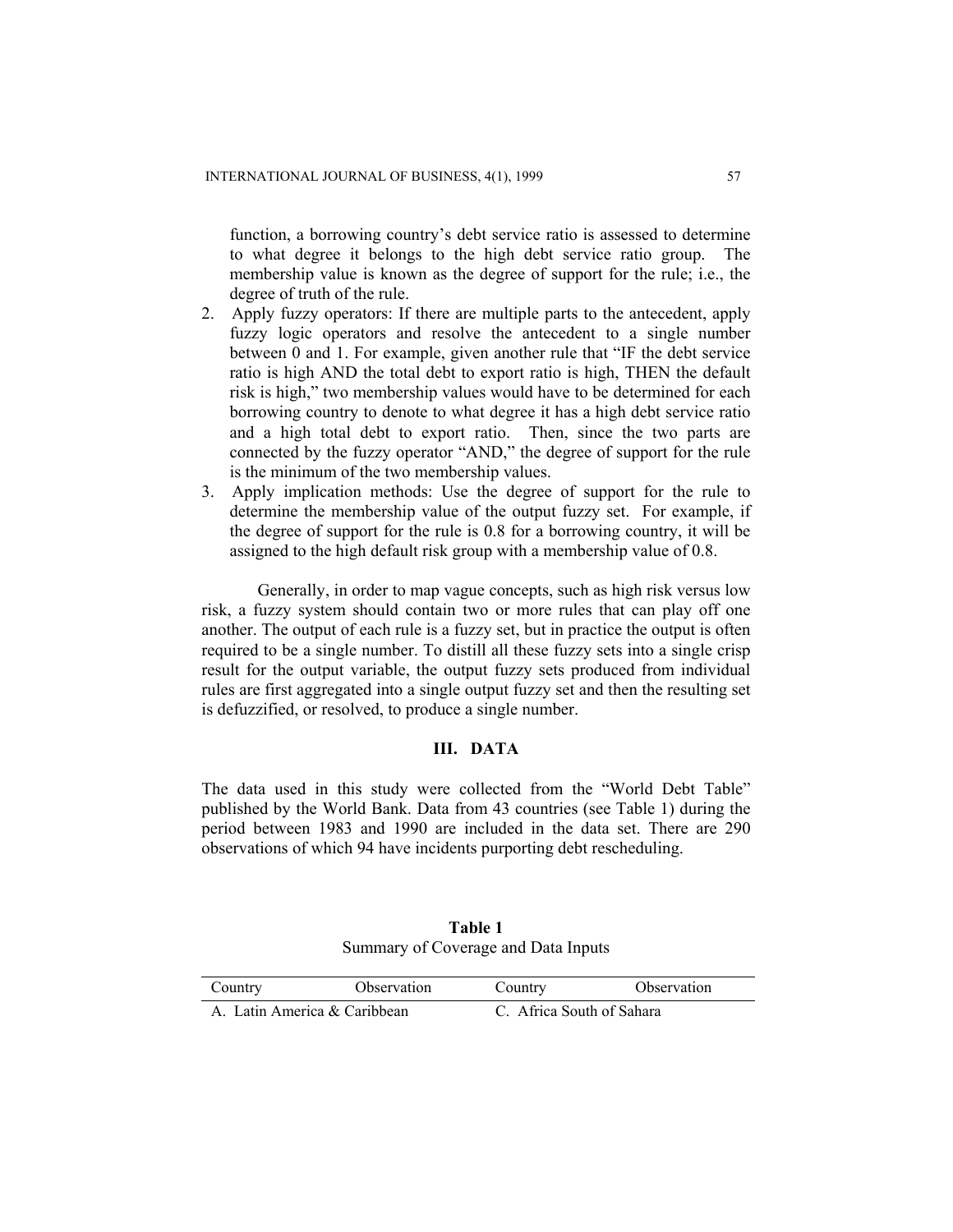| Argentina<br>1.               | 1983-90 | 22. Congo       | 1986-89       |
|-------------------------------|---------|-----------------|---------------|
| <b>Bolivia</b><br>2.          | 1985-90 | 23. Gabon       | 1983-90       |
| <b>Brazil</b><br>3.           | 1985-90 | 24. Ghana       | 1983-90       |
| Chile<br>4.                   | 1985-90 | 25. Kenya       | 1985-90       |
| 5.<br>Columbia                | 1983-90 | 26. Madagascar  | 1985-89       |
| Dominican<br>6.<br>Republic   | 1983-90 | 27. Mali        | 1983-90       |
| Ecuador<br>7.                 | 1985-90 | 28. Nigeria     | 1985-90       |
| Honduras<br>8.                | 1985-90 | 29. Senegal     | 1985-90       |
| Jamaica<br>9.                 | 1985-90 | 30. Sudan       | 1985-90       |
| 10. Peru                      | 1985-90 | 31. Tanzania    | 1985-90       |
| Uruguay<br>11.                | 1985-90 | 32. Zaire       | 1985-90       |
| Costa Rica<br>12.             | 1983-89 | 33. Zambia      | 1985-90       |
| B. North Africa & Middle East |         | D. Asia         |               |
| 13. Algeria                   | 1983-90 | 34. China       | 1983-90       |
| 14. Cyprus                    | 1983-90 | 35. India       | 1983-90       |
| 15. Egypt                     | 1983-90 | 36. Indonesia   | 1983-90       |
| 16. Jordan                    | 1983-90 | 37. Korea       | 1983-90       |
| 17. Morocco                   | 1983-90 | 38. Laos        | 1984-90       |
| 18. Syria                     | 1983-90 | 39. Malaysia    | 1983-90       |
| 19. Tunisia                   | 1983-90 | 40. Pakistan    | 1983-90       |
| 20. Turkey                    | 1983-89 | 41. Philippines | 1983, 1985-90 |
| 21. Malta                     | 1983-89 | 42. Sri Lanka   | 1985-90       |
|                               |         | 43. Thailand    | 1983-90       |

The determinants (i.e., the explanatory variables) of DSC used in this study include:

1. Total Debt to Export Ratio  $(X_1)$ . The rationale for using this ratio is that the higher the total debt, the greater the need to increase exports in order to maintain the ability to pay the debt. If the increase in exports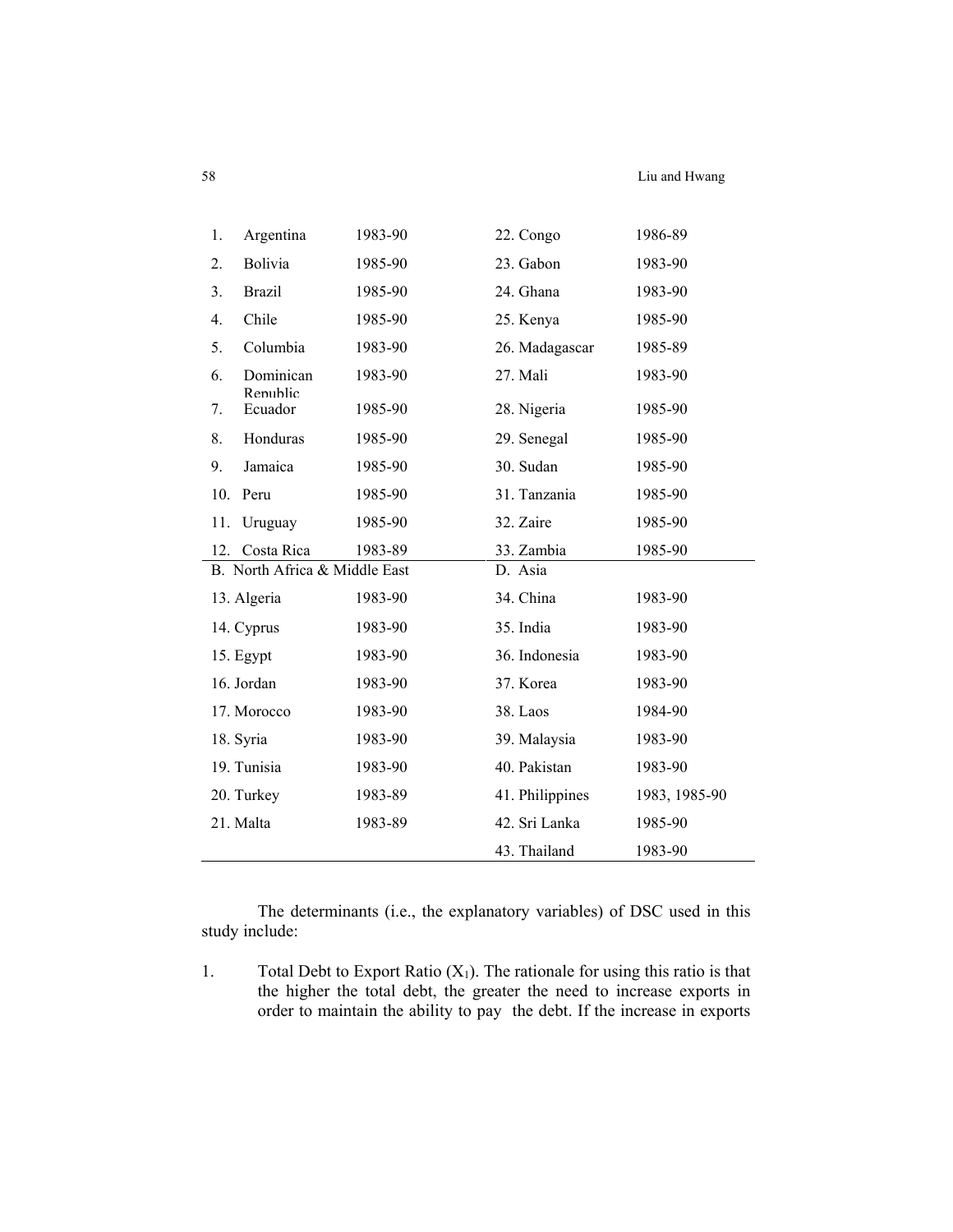does not keep up with the increase in debt, the country is more likely to default on its debt obligation.

- 2. Total Debt to GNP Ratio  $(X_2)$ . The reason for adopting this variable is easy to understand: The higher the total debt to GNP ratio is, the more vulnerable the economy is to internal and/or external shocks.
- 3. Debt Service Ratio  $(X_3)$ . This ratio is obtained by dividing exports of goods and services into debt service payments (including interest and principal). A shortfall in export earnings will force the government to draw upon exchange reserves or cut down imports in order to accommodate debt service payments. Thus, an increase in this ratio is expected to increase the risk of debt rescheduling.
- 4. Interest Payment to Export Ratio  $(X_4)$ . This ratio is similar to the debt service ratio.
- 5. Interest Payment to GNP  $(X_5)$ . While the above variables demonstrate primarily the impact of exports on a country's DSC, this ratio is expected to capture the pure burden of interest payments. In this regard, a high ratio would tend to increase the need for painful domestic adjustments, thereby causing a higher probability of rescheduling.
- 6. International Reserves to Total Debt Ratio  $(X_6)$ . The effect of this variable is easy to understand: If a sovereign has a large reserve of foreign exchanges, it would be in a strong position to deal with financial shocks; thus, the risk of debt rescheduling is lower.
- 7. International Reserves to Imports Ratio  $(X_7)$ . A high ratio of international exchange reserves (such as foreign exchange, SDR, gold, etc.) to import indicates that the country would have a strong ability to maintain the level of imports even if its exports decrease; thus, the likelihood of default will decrease.
- 8. Short-term Debt to Total Debt Ratio  $(X_8)$ . If a sovereign secures some short-term debt, the country would have more cash in hand to pay back the interest of long-term debt. Thus, debt rescheduling is less likely to occur.
- 9. Concessional to Total Debt Ratio  $(X_9)$ . If large chunks of the debt are concessional, the probability of debt rescheduling will be small.
- 10. Multilateral to total debt ratio  $(X_{10})$ . If a country has multilateral resources, it would have more flexibility in dealing with financial shocks.

Until now no economic theory has identified a unique set of indicators with which to build an optimal prediction model. The above specification can only be taken as a plausible choice among many alternatives.

To facilitate the evaluation of the models built, we randomly split the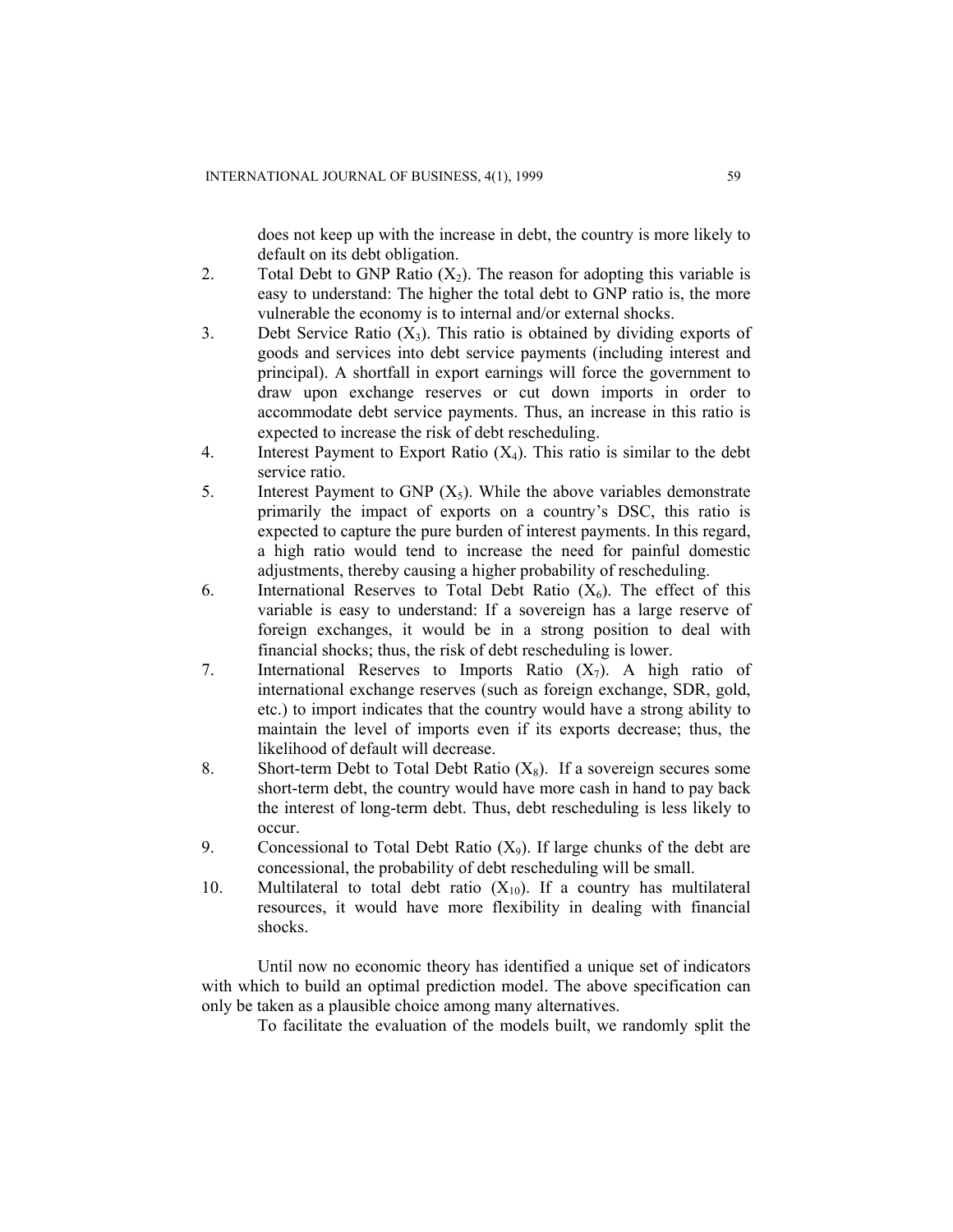data set into two sub-samples of training and checking under three different sizes: 60 percent and 40 percent, 70 percent and 30 percent, and 80 percent and 20 percent of the total sample. These arbitrary ratios were selected for the sake of model building and performance comparisons. The training sub-samples were employed to build models while the checking sub-samples were used to evaluate the predictions made by the models developed.

#### **IV. DEVELOPMENT OF A NEURAL FUZZY SYSTEM**

In this study, we integrated fuzzy logic with NN and developed a neural fuzzy system to predict the DSC of borrowing countries. The system was created in two steps.

Step I. Training data were utilized to develop a fuzzy model.

A fuzzy system can be built if human expertise or experience is available for the definition of membership functions. If such knowledge is not available, sample data can be used to derive membership functions, using techniques known collectively as fuzzy clustering. The purpose of fuzzy clustering is to identify the number of clusters that exist in a given data set. As with traditional clustering procedures, a user can specify the expected number of clusters or let the system "find" the likely number of clusters from input data.

In this study, we used the GENFIS2 function of the Fuzzy Logic Toolbox [1]. This function can extract a set of rules by clustering the training data to generate an initial fuzzy model that describes the data behavior. The general format of the GENFIS2 function is:

$$
Fismat = genfis2 (Xin, Xout, radius)
$$
 (3)

where Fismat is the fuzzy model estimation, Xin is the input data set, Xout is the output data set, and radius specifies a cluster center's range of influence on each variable. A large radius results in fewer rules and clusters, whereas a small radius results in more rules and clusters.

Since, ideally, the data should form two clusters (default versus nondefault countries), different radii were tried, and eventually a large radius (1.5) was selected for the final specification of the GENFIS2 function. The resulting fuzzy model includes two membership functions for each input variable. The third input variable, Debt Service Ratio (DSR hereafter), for example, has two membership functions that may be labeled as small DSR and large DSR.

The fuzzy model also includes two fuzzy rules that take the following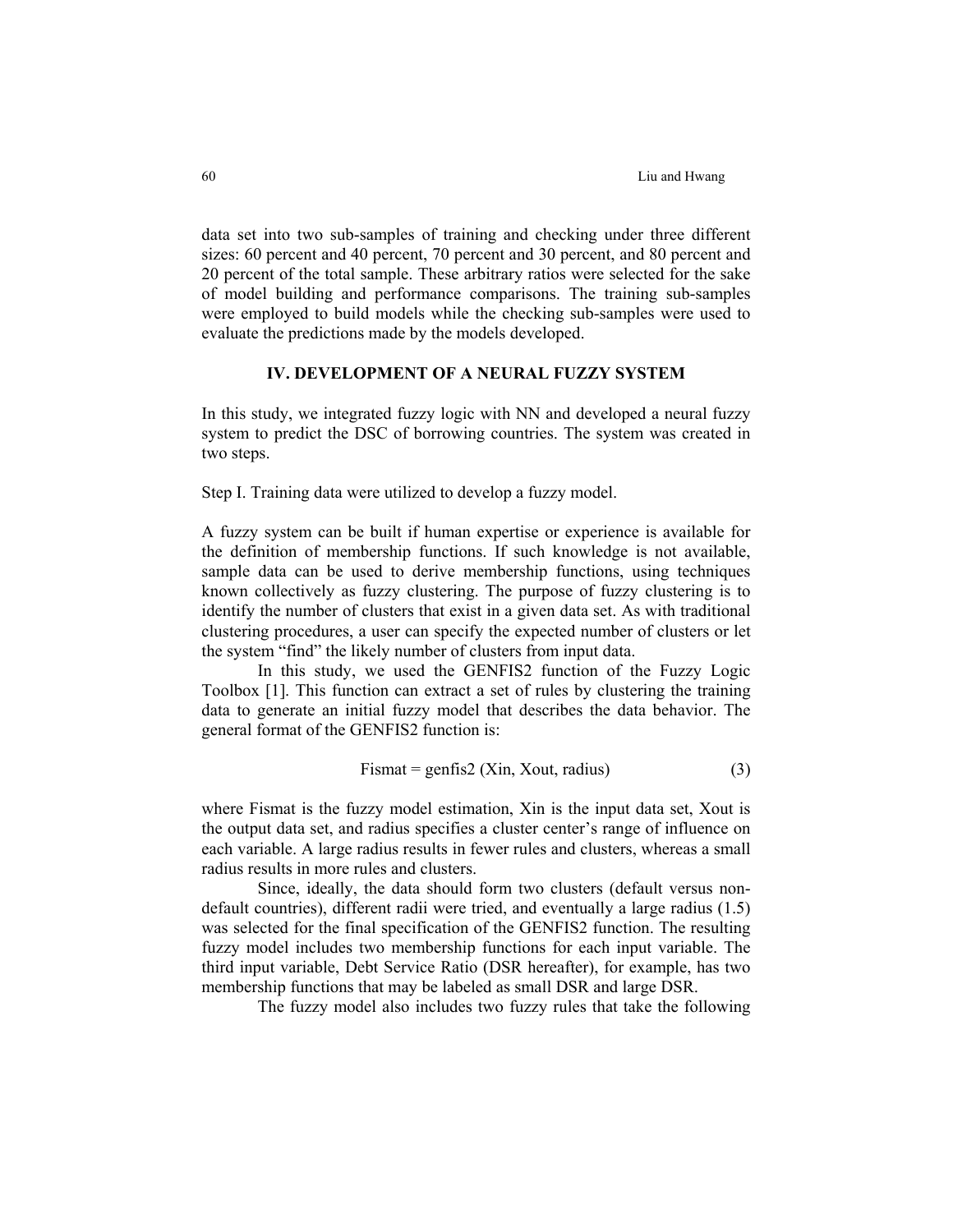form:

If x is A and y is B, then 
$$
z = p*x + q*y + r
$$
,  $(3)$ 

where A a<sub>1</sub> are  $\frac{dy}{dx}$  are  $\frac{dy}{dx}$  are  $\frac{dy}{dx}$  are  $\frac{dy}{dx}$  and  $\frac{dy}{dx}$  and  $\frac{dy}{dx}$  are constants estimated by the model; and z is the output variable; i.e., the default risk. The consequent of the rules is a linear function rather than a fuzzy set. A fuzzy model that **has the stupe of fuzzy rules is known as a Sugeno fuzzy model (See** Sugeno  $\begin{bmatrix} 11 \end{bmatrix}$  fuzzy model is easier to work with than the other type, the Mamdani fuzzy model (See Mamdani and Assilian [9]), because the defuzzification process is simplified.

Figure 1 depicts the fuzzy system derived from the fuzzy clustering procedure described previously. Each input variable had two membership functions that contributed to the classification of cases according to the fuzzy rules mentioned above.

Figure 2 is an enlargement of the membership functions for the third input variable, debt service ratio, depicted in Figure 1. The membership functions for other input variables had similar forms as can be seen in Figure 1.

Step II. The *model was refined using NN techniques.* 

Even though many alternative ways of integrating fuzzy logic and NN have been propose  $\bullet$  actually been implemented [16]. The fuzzy model developed from the first step was improved through an iterative adaptive learning process implemented in Fuzzy Logic Toolbox [1]. The training algorithm was developed by Jang [5] and termed Adaptive Neuro-Fuzzy Inference System, or ANFIS. Basically, ANFIS takes a fuzzy model and tunes it with a back propagation algorithm. During each epoch, an error measure, usually defined as the sum of the squared difference between the actual and desired output, is reduced. Training stops when the predefined epoch number or error rate is obtained.

**Figure 1** Neural fuzzy system

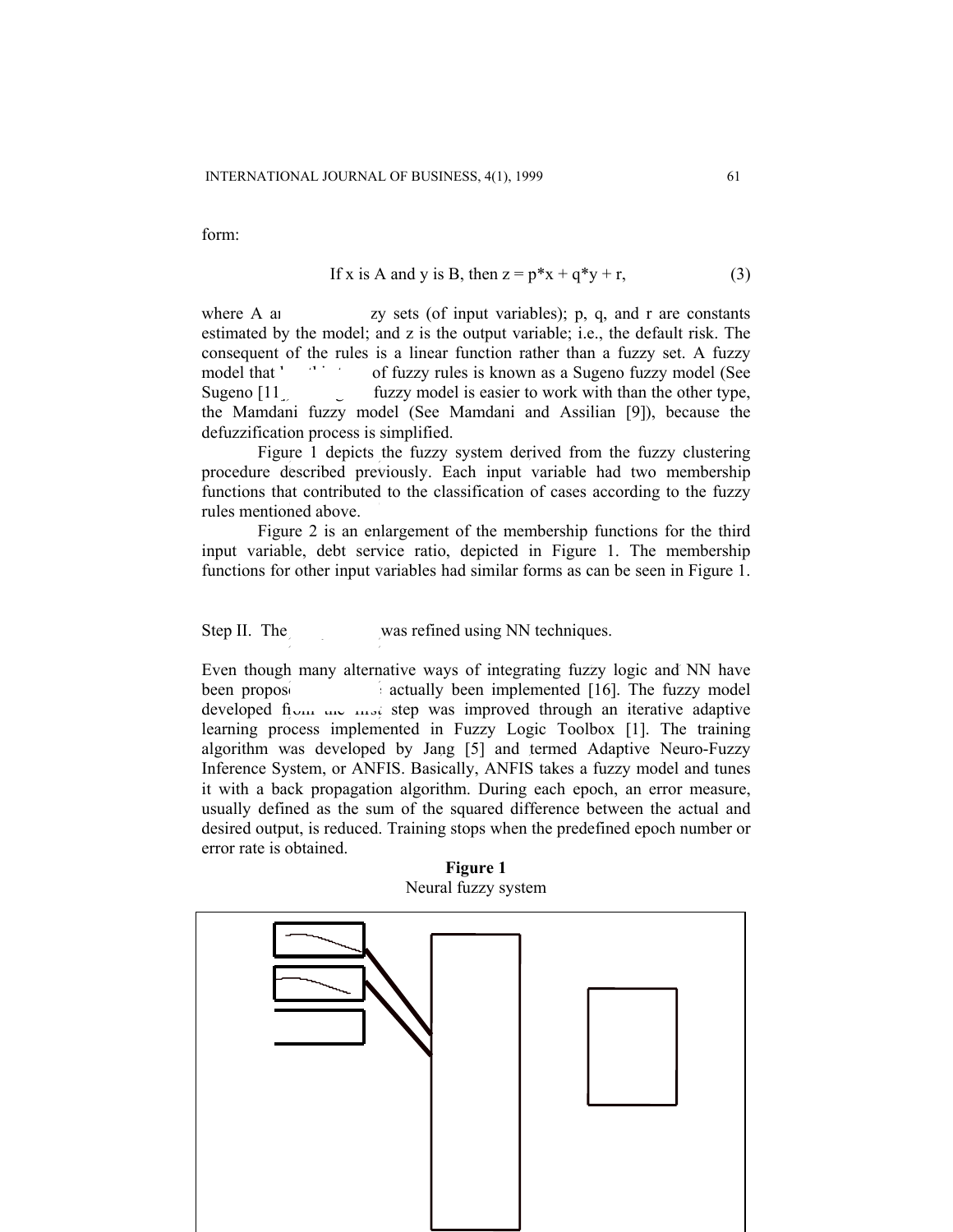62 Liu and Hwang



The ANFIS technique is implemented in Fuzzy Logic Toolbox as a function with the following format:

Fismat1, TrnErr, StepSize, Fismat2, ChkErr=Anfis (TrnData, Fismat, ChkData) **10 Inputs** (5)

where Fismat is the fuzzy model to be trained, TrnData is the training data set, and ChkData is the checking data set. Fismat1 is the resulting fuzzy model that records the minimum training error, and Fismat2 is the resulting fuzzy model that records the minimum checking error.

**Figure 2**  Membership functions for debt service ratio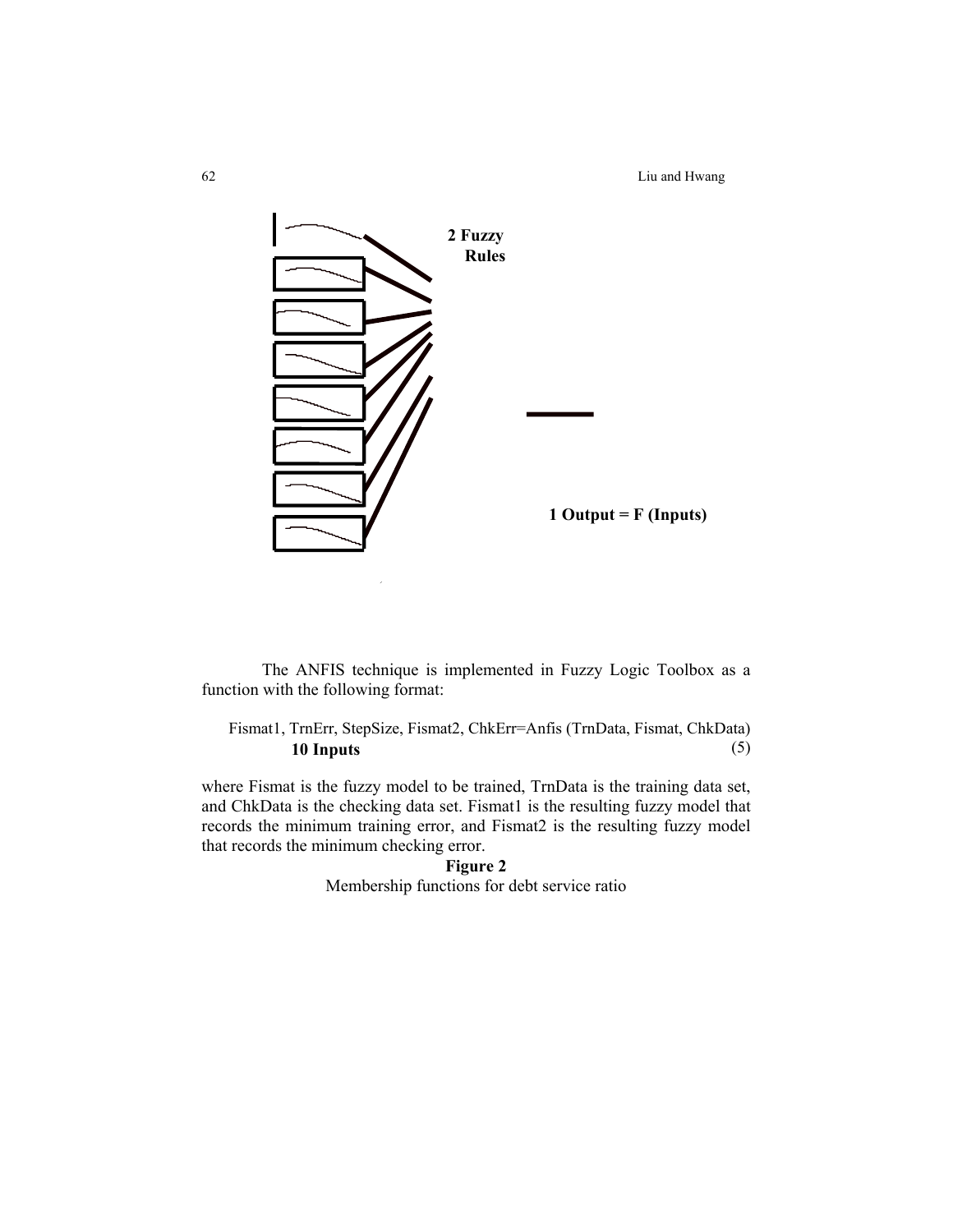

For the first sub-sample (60% training, 40% checking), the fuzzy system was trained with 50 epochs. Figure 3 shows the training errors and checking errors during different epochs. The initial training error was 0.3152,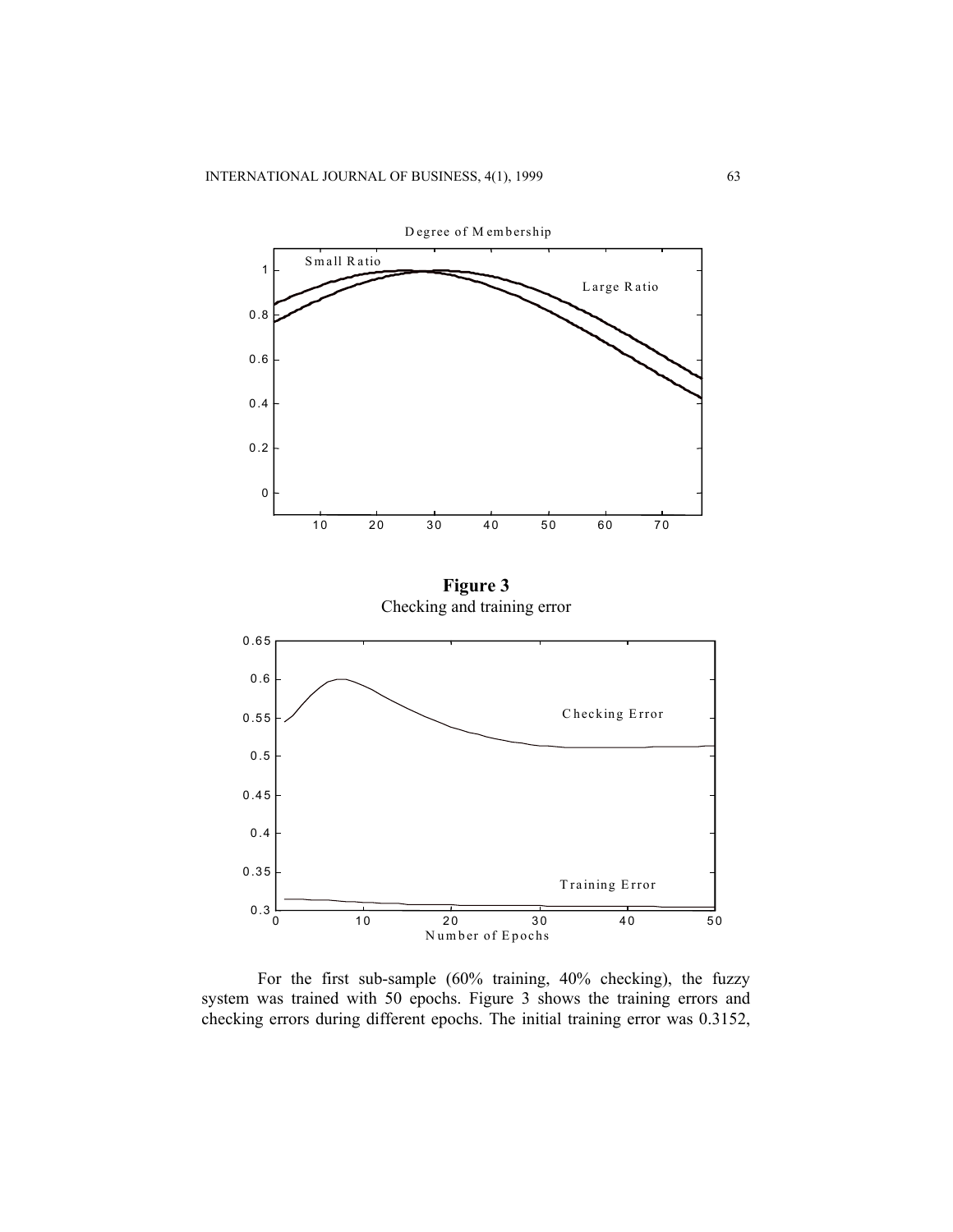which was reduced through each epoch; and the minimum of 0.3045 was reached at epoch 50. The system's performance using the training data could be improved further; however, it would be at the expense of higher checking errors. The initial checking error was 0.5452; and the minimum checking error of 0.5117 was reached at epoch 36, suggesting that the optimal performance of the neural fuzzy system in DSC prediction using the checking data had been achieved. Because we were interested in developing a model that would minimize checking errors, Fismat2 was used to calculate the predicted output of the system. A similar procedure was applied to the second and the third subsample to obtain a separate neural fuzzy system with minimum checking error.

## **V. RESULTS**

The performance of the improved neural fuzzy models was then evaluated by applying the models to the checking data. As discussed earlier, the output of the models was a crisp number denoting the default risk of each borrowing country. In order to evaluate the creditworthiness of borrowing countries, one needs to establish a cutoff point so that the countries can be assigned to default or nondefault group based on their default risk. Since no standard cutoff point exists, we will present our results based on different cutoff points.

Like any classification model, a neural fuzzy model will commit some errors. When a model predicted a borrowing country would not default on the debt obligation but in actuality default took place, the model committed "default errors." On the other hand, if the model predicted that a country would default on the debt obligation but actually the country did not, "non-default errors" were committed.

Table 2 reports the performance of these models when the cutoff point was set at 0.5. From the data shown in table 2, we can see that Model 1 (60%) training and 40% checking) committed 8 default errors, resulting in a 7.27% default error rate and 12 non-default errors, resulting in a 10.91% non-default error rate. The total error rate of this model was 18.18%. The other two models had similar results. Among these rates, the most important should be the default error rate. A lending institution may lose not only the interest it could have earned but also part of or even the entire investment when a default error is made. Consequently, a model with a low default error rate is valuable to a lender.

> **Table 2**  Prediction results of neural fuzzy system with a 0.5 cutoff point

Model 1 Predicted Case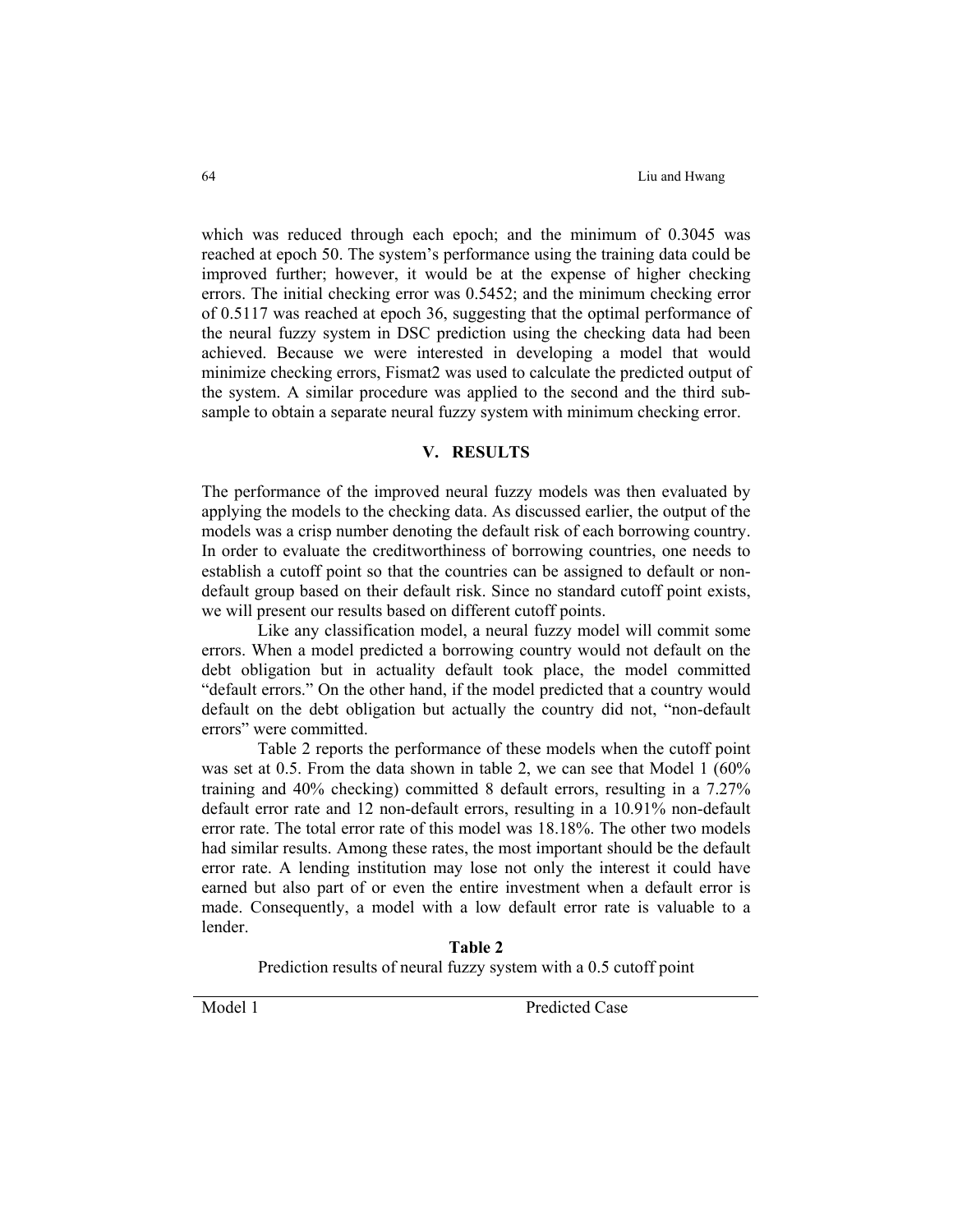|         |                    |         | Non-default           | Default | Total |  |  |
|---------|--------------------|---------|-----------------------|---------|-------|--|--|
|         | <b>Actual Case</b> | Non-    | 70<br>12              |         | 82    |  |  |
|         |                    | default |                       |         |       |  |  |
|         |                    | Default | 8                     | 20      | 28    |  |  |
|         |                    | Total   | 78                    | 32      | 110   |  |  |
| Model 2 |                    |         | <b>Predicted Case</b> |         |       |  |  |
|         |                    |         | Non-default           | Default | Total |  |  |
|         | <b>Actual Case</b> | Non-    | 54                    | 10      | 64    |  |  |
|         |                    | default |                       |         |       |  |  |
|         |                    | Default | 7                     | 21      | 28    |  |  |
|         |                    | Total   | 61                    | 31      | 92    |  |  |
| Model 3 |                    |         | <b>Predicted Case</b> |         |       |  |  |
|         |                    |         | Non-default           | Default | Total |  |  |
|         | <b>Actual Case</b> | Non-    | 35                    | 4       | 39    |  |  |
|         |                    | default |                       |         |       |  |  |
|         |                    | Default | 8                     | 11      | 19    |  |  |
|         |                    | Total   | 43                    | 15      | 58    |  |  |

**Table 3**  Performance comparison between neural fuzzy models and NN models

|                         | <b>Neural Fuzzy</b> | NN Models |
|-------------------------|---------------------|-----------|
|                         | Models              |           |
| Default Error Rate      | $7.27\%$            | 8.56%     |
| Non-default Error Rate  | $10.91\%$           | 14.51%    |
| <b>Total Error Rate</b> | 18.18%              | 23.07%    |
| Default Error Rate      | 7.61%               | 8.92%     |
| Non-default Error Rate  | $10.87\%$           | 14.99%    |
| <b>Total Error Rate</b> | 18.48%              | 23.91%    |
| Default Error Rate      | 13.79%              | 15.43%    |
| Non-default Error Rate  | $6.90\%$            | $6.99\%$  |
| Total Error Rate        | 20.69%              | 22.41%    |
|                         |                     |           |

To evaluate the performance of the obtained models, we compared the error rates with those of NN models developed in a previous research that used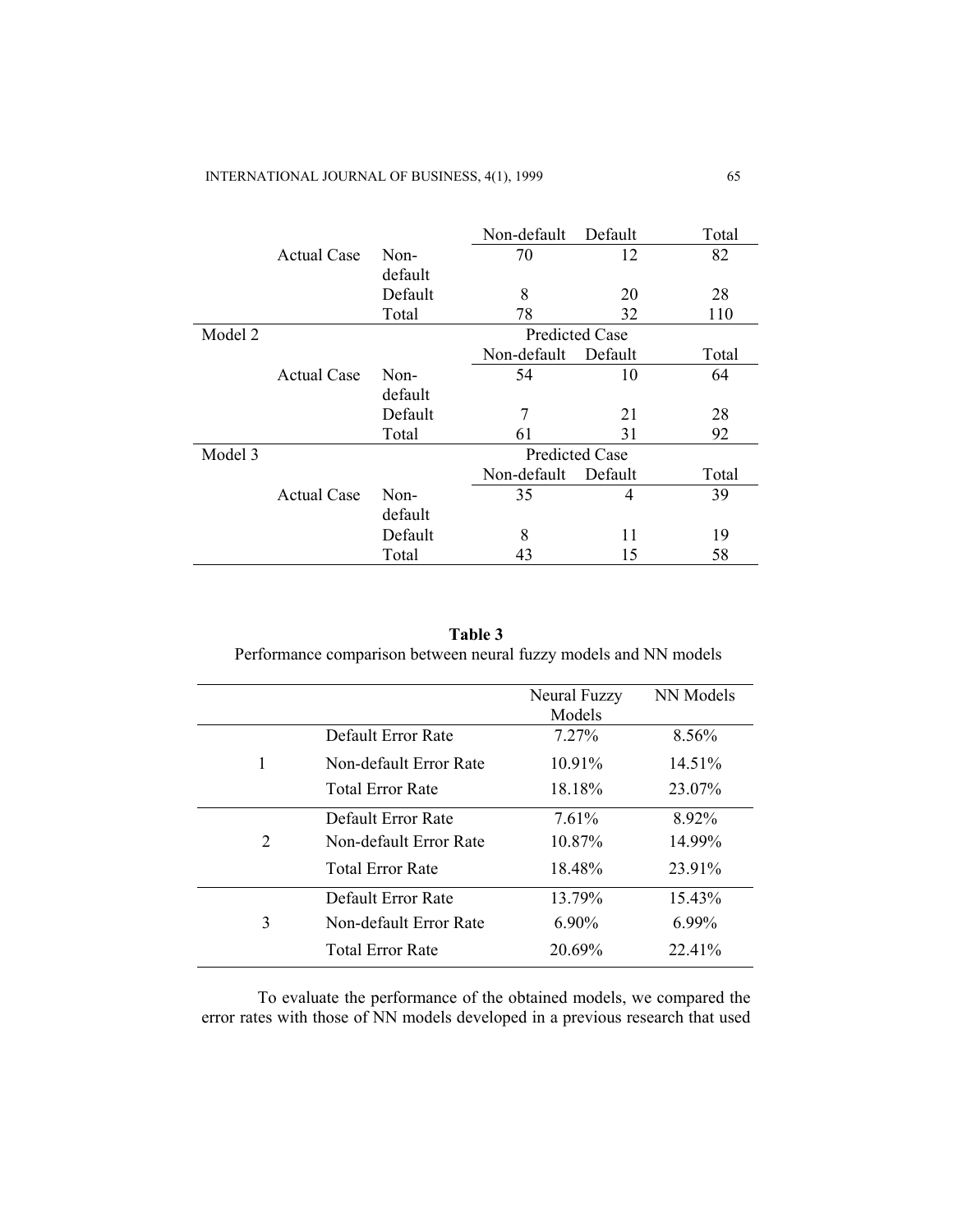the same data set [10]. As shown in Table 3, neural fuzzy models achieved better prediction performance than the NN models did.

However, it must be pointed out that minimizing the default error rate is not the only consideration in model building because a decrease of default error rate is usually accompanied by an increase of non-default error rate. We did some experiments to find an optimal cutoff point. Table 4 reports the different default error rates, non-default error rates and total error rates of the three models at different cutoff points. Figure 4 plots these rates for model 1 at different cutoff points.

|                         | Model 1 |      |      |      |      |      |      |
|-------------------------|---------|------|------|------|------|------|------|
| <b>Cutoff Point</b>     | 0.35    | 0.40 | 0.45 | 0.50 | 0.55 | 0.60 | 0.65 |
| Default Error Rate      | 0.04    | 0.05 | 0.06 | 0.07 | 0.08 | 010  | 0.12 |
| Non-Default Error Rate  | 0.15    | 0.13 | 0.12 | 0.11 | 0.09 | 0.08 | 0.07 |
| <b>Total Error Rate</b> | 0.18    | 0.17 | 0.18 | 0.18 | 0.17 | 0.18 | 0.19 |
|                         | Model 2 |      |      |      |      |      |      |
| <b>Cutoff Point</b>     | 0.35    | 0.40 | 0.45 | 0.50 | 0.55 | 0.60 | 0.65 |
| Default Error Rate      | 0.00    | 0.03 | 0.03 | 0.08 | 0.10 | 0.12 | 0.13 |
| Non-Default Error Rate  | 0.16    | 0.14 | 0.12 | 0.11 | 0.07 | 0.04 | 0.04 |
| <b>Total Error Rate</b> | 0.16    | 0.17 | 0.15 | 0.18 | 0.16 | 0.16 | 0.17 |
|                         | Model 3 |      |      |      |      |      |      |
| <b>Cutoff Point</b>     | 0.35    | 0.40 | 0.45 | 0.50 | 0.55 | 0.60 | 0.65 |
| Default Error Rate      | 0.02    | 0.03 | 0.09 | 0.14 | 016  | 0.17 | 0.17 |
| Non-Default Error Rate  | 0.16    | 0.12 | 0.10 | 0.07 | 0.05 | 0.03 | 0.03 |
| Total Error Rate        | 0.17    | 0.16 | 0.19 | 0.21 | 0.21 | 0.21 | 0.21 |

**Table 4**  Error rates of neural fuzzy system

## **Figure 4**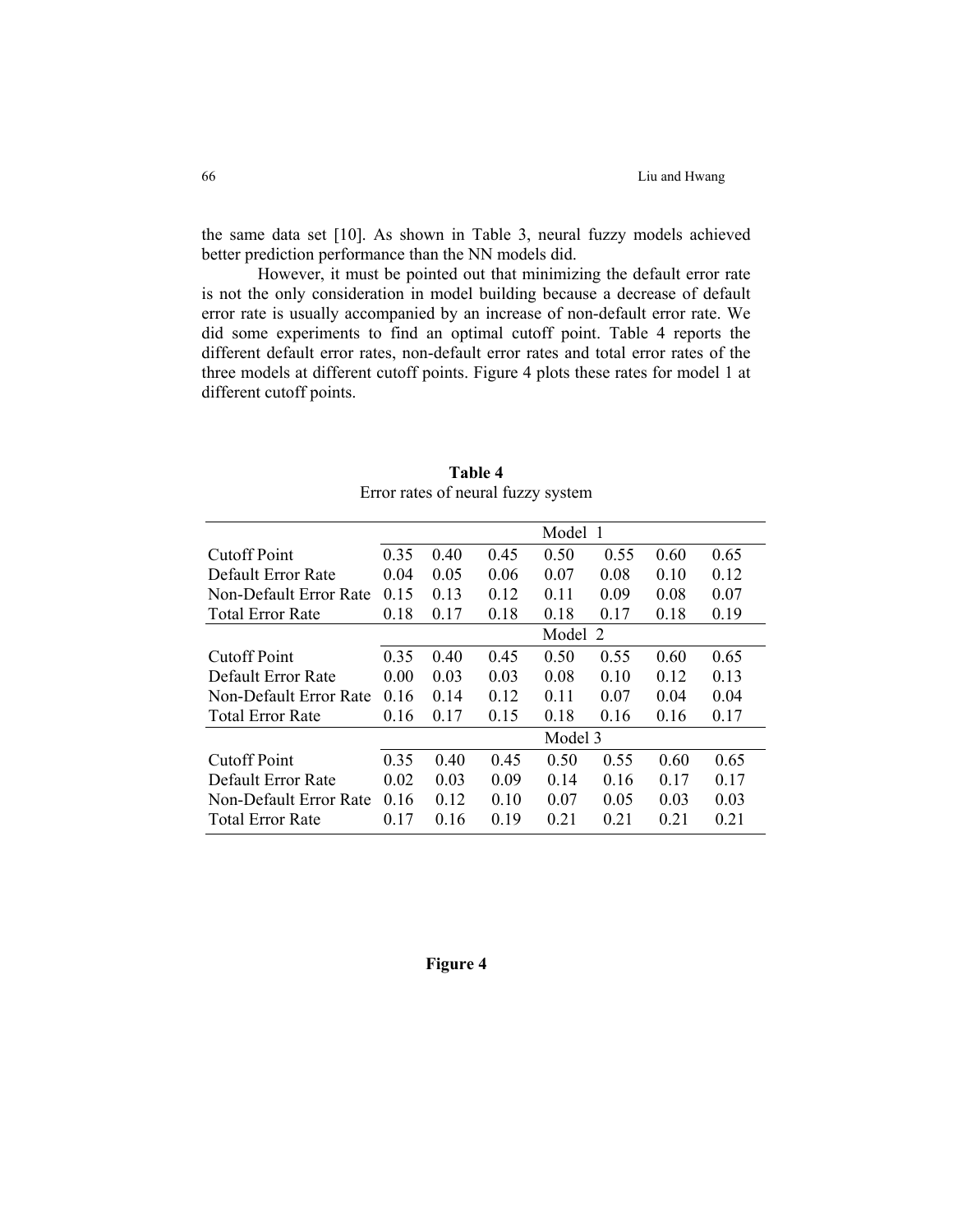

Error rates based on different cutoff points (Model 1)

From Figure 4, we can see that lower cutoff points resulted in lower default error rates but higher non-default rates. It means that if a lending institution lowers the cutoff point, it would have to reject more applications; and thus, the volume of transactions would be lower. Consequently, the lender would lose the opportunity to make more profit. This implies that lenders should weigh the different misclassification costs of default errors and nondefault errors and choose a suitable cutoff point.<sup>1</sup> For instance, if a bank uses model 1 and accepts a 5% default rate, then it should use 0.4 as the cutoff point for assessing the risk of new loans.

#### **VI. CONCLUSION**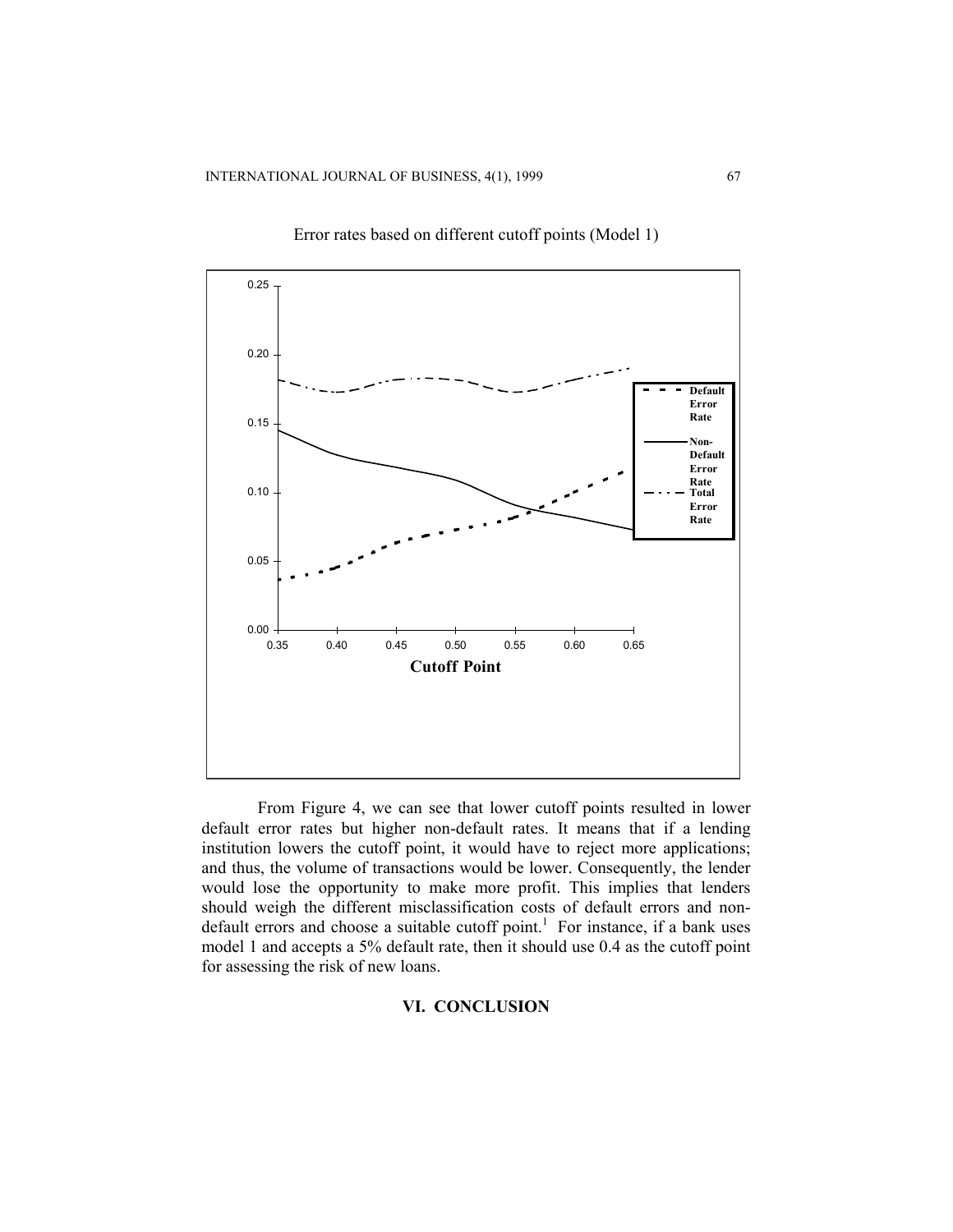Various modeling approaches have been developed over the years to estimate sovereign debt service capacity. In this study, estimation models were developed by combining fuzzy logic with NN techniques. These models were found to achieve better prediction results than did previously developed NN models.

In addition to performance advantage, several other strengths are present in neural fuzzy systems. First, their explicit membership functions (e.g., High Risk Country Group in our system) are meaningful to users. In comparison, the discriminatory capability of NN is difficult to express in symbolic forms. In the case where models are built mainly for prediction purposes, this may not constitute a serious drawback. However, in most studies, we want to know the significance of all input variables. Since most NN systems do not have explanation facilities, justification for results is difficult because the connection weights do not usually have obvious interpretations.

Second, unlike previous statistic or NN models, which all use quantified values, neural fuzzy systems use linguistic values that may be viewed as a form of data compression [20]. This process is often referred to as granulation. The most important advantage of granulation over quantization is that it mimics the way in which humans interpret linguistic values.

Another advantage of neural fuzzy systems is that the transition from one linguistic value to another is gradual rather than abrupt, resulting in continuity and robustness. Thus, neural fuzzy systems can be more general than previous NN models or statistic models.

On the other hand, a major limitation of fuzzy logic is that the fuzzy rules are often unknown beforehand and thus have to be derived from large data sets. NN can be utilized to improve the derived rules until a desired performance level is achieved. This research has shown that the integration of fuzzy logic and NN is an effective solution to the sovereign debt service capacity problem. The application of the same approach to other financial problems should be equally promising.

## **NOTES**

1. More detailed discussions about the relationship between misclassification costs and cutoff point can be found in Koh (1992) and Hsieh (1993).

## **REFERENCES**

[1] Gulley, N. and R. Jang. (1996). *Fuzzy Logic Toolbox User's Guide*, The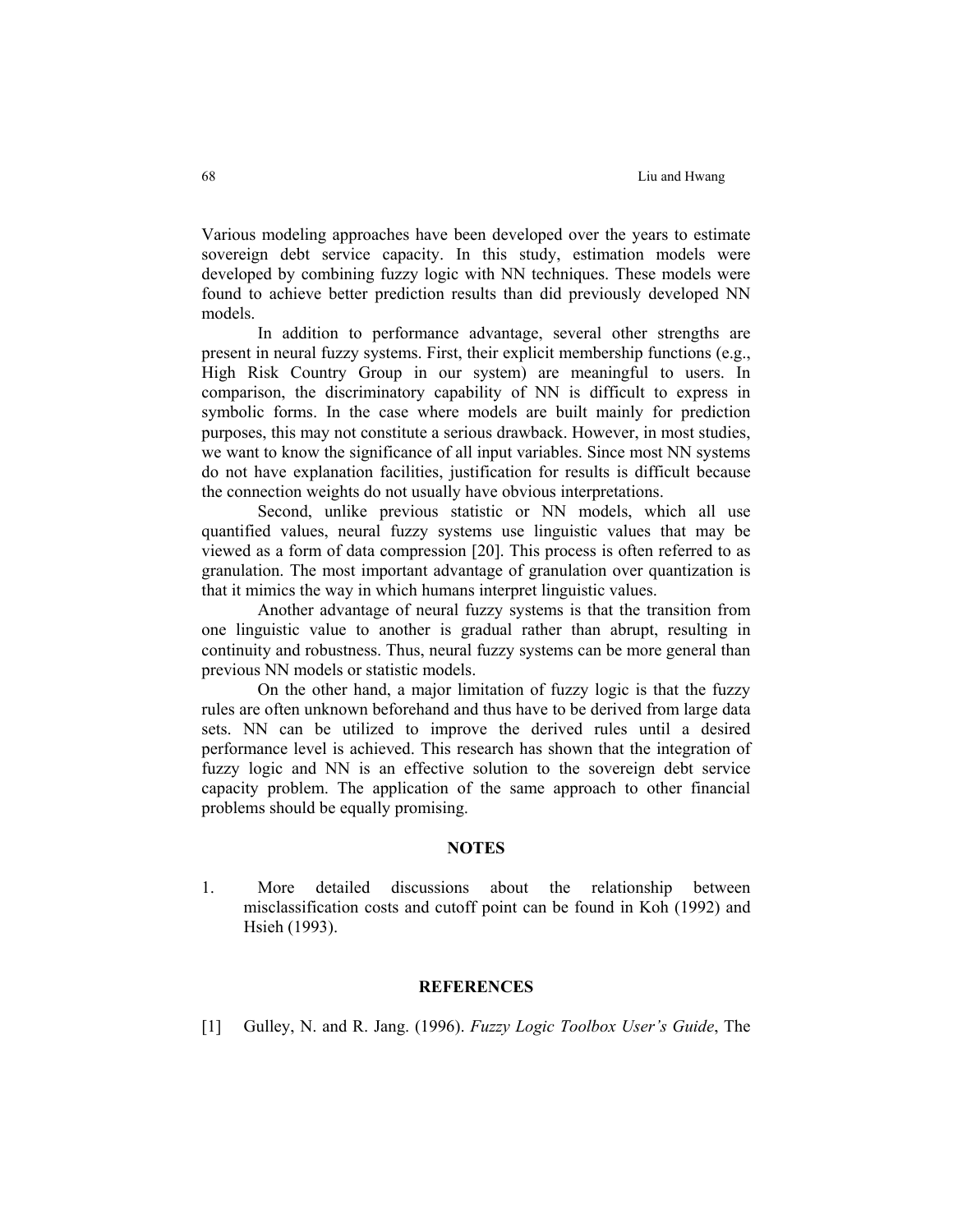Math Works.

- [2] Gutierrez, I. and S. Carmona. (1988). "A Fuzzy Set Approach to Financial Ratio Analysis," *European Journal of Operational Research,*  36, 78-84.
- [3] Hruschka, H. (1988) "Use of Fuzzy Relations in Rule-Based Decision Support Systems for Business Planning Problems," *European Journal of Operational Research*, 34, 326-33.
- [4] Hsieh, S.J. (1993). "A Note on the Optimal Cutoff Point in Bankruptcy Prediction Models," *Journal of Business Finance & Accounting,* 20, (3), 457-464.
- [5] Jang, J.S.R. (1993). "Self-Learning Fuzzy Controllers Based on Temporal Back Propagation," *IEEE Transactions on Neural Networks*, 3, (5), 714-723.
- [6] Koh, H.C. (1992). "The Sensitivity of Optimal Cutoff Points to Misclassification Costs of Type I and Type II Errors in the Going-Concern Prediction Context," *Journal of Business Finance & Accounting,* 19, (2), 187-197.
- [7] Levy, J., E. Mallach, and P. Duchessi. (1991). "A Fuzzy Logic Evaluation System for Commercial Loan Analysis," *Omega*, 19, (6), 651- 669.
- [8] Lin, C.T. and C.S. Lee. (1996). *Neural Fuzzy Systems*, Prentice Hall.
- [9] Mamdani, E.H. and S. Assilian. (1975). "An Experiment in Linguistic Synthesis with a Fuzzy Logic Controller," *International Journal of Manmachine Studies*, 7, (1), 1-13.
- [10] Parhizgari, A. and W. Liu. (1997). "Debt Service Capacity Revisited: A New Approach," *Journal of Transnational Management Development,* 3,  $(1), 25-38.$
- [11] Sugeno, M. (1985) *Industrial Applications of Fuzzy Control*, Elsevier Science.
- [12] Tanaka, H. (1975). "A Formulation of Fuzzy Decision Problems and Its Application to an Investment Problem," *Kybernetes,* 5, 25-30.
- [13] Trippi, R.R. and E. Turban. (1995). *Neural Networks in Finance & Investing: Using Artificial Intelligence to Improve Real-world Performance*, 2/e, Irwin.
- [14] Turunen, I., M. Jarvelainen, and M. Dohnal. (1984). "Fuzzy Approach to Factorial Cost Estimation of Chemical Plants," *Engineer Costs Production Economics,*7, (4), 279-272.
- [15] von Altrock, C. (1995). *Fuzzy Logic and NeuroFuzzy Applications Explained*, Prentice Hall.
- [16] von Altrock, C. (1997). *Fuzzy Logic & NeuroFuzzy Applications in Business & Finance*, Prentice Hall.